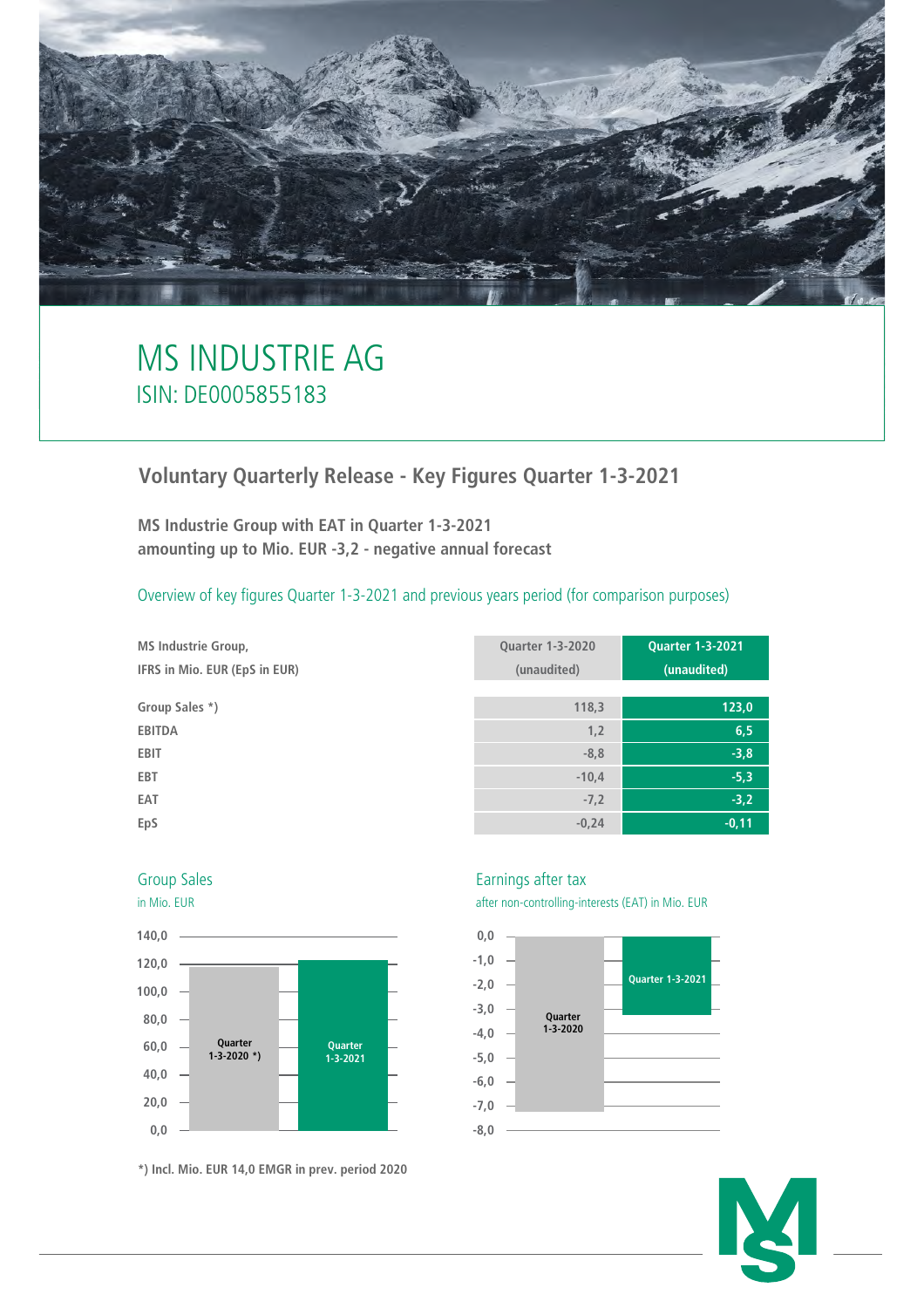

#### Munich, November 18th, 2021

Dear Shareholders, dear Employees and Business partners,

MS Industrie AG, Munich (ISIN: DE0005855183), based on the audited key figures of overall fiscal year 2020 and the unaudited key figures of 1st half of fiscal year 2021, published August 24, 2021, presents on a voluntary base, selected, unaudited, quarterly IFRS-figures for Q1-Q3-2021, according to which Q3 is showing a not satisfactory development again, reflecting the impacts of the ongoing structural changes in the automotive industry and the ongoing economic distortions, as i.e. the microchip shortage and global supply chain problems , which negatively affected sales volumes across all segments and in all major EU markets (partially caused by the ongoing Covid 19-Pandemic).

For the MS Industrie-Group, the first 9 months of 2021 were, as expected, already marked by a significantly higher, adjusted revenue compared with the prior-year period. In total, the consolidated sales revenues are around +18 % above the previous year's figures (adjusted for the previous year's sales of Elektromotorenwerk Grünhain-Group sold in the previous year as of December 31, 2020), primarily due to the omission of the previous period direct economic impact of the Covid 19-Pandemic, but significantly below the planned figures.

Both in the Powertrain Technology Group, also briefly: "Powertrain", and in the Ultrasonic Technology Group, also briefly: "Ultrasonic", the sales development in Q1-Q3 was again quite different. Turnover of business unit "Powertrain" (adjusted for the previous year's sales of Elektromotorenwerk Grünhain-Group sold in the previous year as of December 31, 2020), on the one hand with an increase of approximately +29 % is significantly above the sales of the previous year´s period. Turnover of business unit "Ultrasonic" with approximately -3 % is slightly below the sales of the previous year´s period.

Sales revenues of business segment "Powertrain" made for a percentage of approximately 72 % and sales revenues of segment "Ultrasonic" made for a percentage of approximately 28 % to the consolidated group sales in Q1-Q3-2021.

The main driver of the consolidated increase in group sales was therefore once again the "Powertrain" segment's drive components business, which grew by around  $+29$  % yoy in the first 9 months (adjusted for the previous year's sales of the Elektromotorenwerk Grünhain-Group sold in the previous fiscal year as of December 31, 2020) (half-year view: +47 % yoy), thus outperforming both the increase in sales of major customer Daimler Trucks (Q1-Q3-2021: +14 % yoy) and the market development as a whole (European truck sales Q.1-Q.3-2021: +19 % yoy; source: "ACEA") in the same period. And this despite the fact that - contrary to announcements made by major customer Daimler Trucks at the beginning of the summer - Daimler Truck´s call-off figures were cut in the third quarter and Daimler Trucks had to take several shutdown days in engine production in August and September 2021 due to a lack of parts (especially lack of microchips). The bottlenecks in the global supply chains have thus already had an impact and will possibly have a further impact on the sales development of the Powertrain segment. Personnel capacities held by the group in readiness as a precautionary measure have been reduced again in the meantime. In the "Ultrasonic" segment, too, the situation with regard to the procurement of bought-in parts and components is becoming increasingly difficult, with prices rising at the same time. Although the segment's own value creation has not yet been significantly impaired, there could be delays in the acceptance and delivery of machines in the coming months due to faulty parts. The "Ultrasonic"-management is therefore working at full speed on measures to remedy this situation.

Order backlogs end of September 2021 amounted to a total of around Mio. EUR 114,1 (i.e. around +32 % significantly above the adjusted average order backlog in the previous year 2020); thereof in the "Ultrasonic"-segment with around +31 % significantly above as well as in the "Powertrain"-segment with around +33 % significantly above the adjusted average order backlog of 2020.

The earnings performance of MS Industrie-Group in Q1-Q3-2021 has significantly improved, but unfortunately by far not yet satisfactorily in terms of the essential earnings indicators, particularly earnings before interest, taxes, depreciation and amortization - EBITDA -, operating earnings before interest and tax - EBIT -, earnings before tax - EBT -, earnings after tax - EAT - and last but not least "Earnings per Share" – "EPS" -.

This against the background of an European commercial vehicle market which, developing positively again in the short term, with a year-on-year decrease in registrations of -12,3 % in September 2021 (registrations in Germany: -18,2 %), with a cumulative, Europe-wide increase of +19,1 % in Q1-Q3-2021, compared to the same period of the previous year, as confirmed by the current, periodic evaluations, as of 28. October 2021 of the "ACEA" ("Association des Constructeurs Européens d'Automobiles", Brussels). The European market for heavy commercial vehicles over 16 tons has developed also positively across Europe with an increase in registrations of +28,4% in Q1-Q3-2021, compared to the same period of the previous year (increase in registrations in Germany: +16,1 %) (source also: "ACEA", as of 28. October 2021).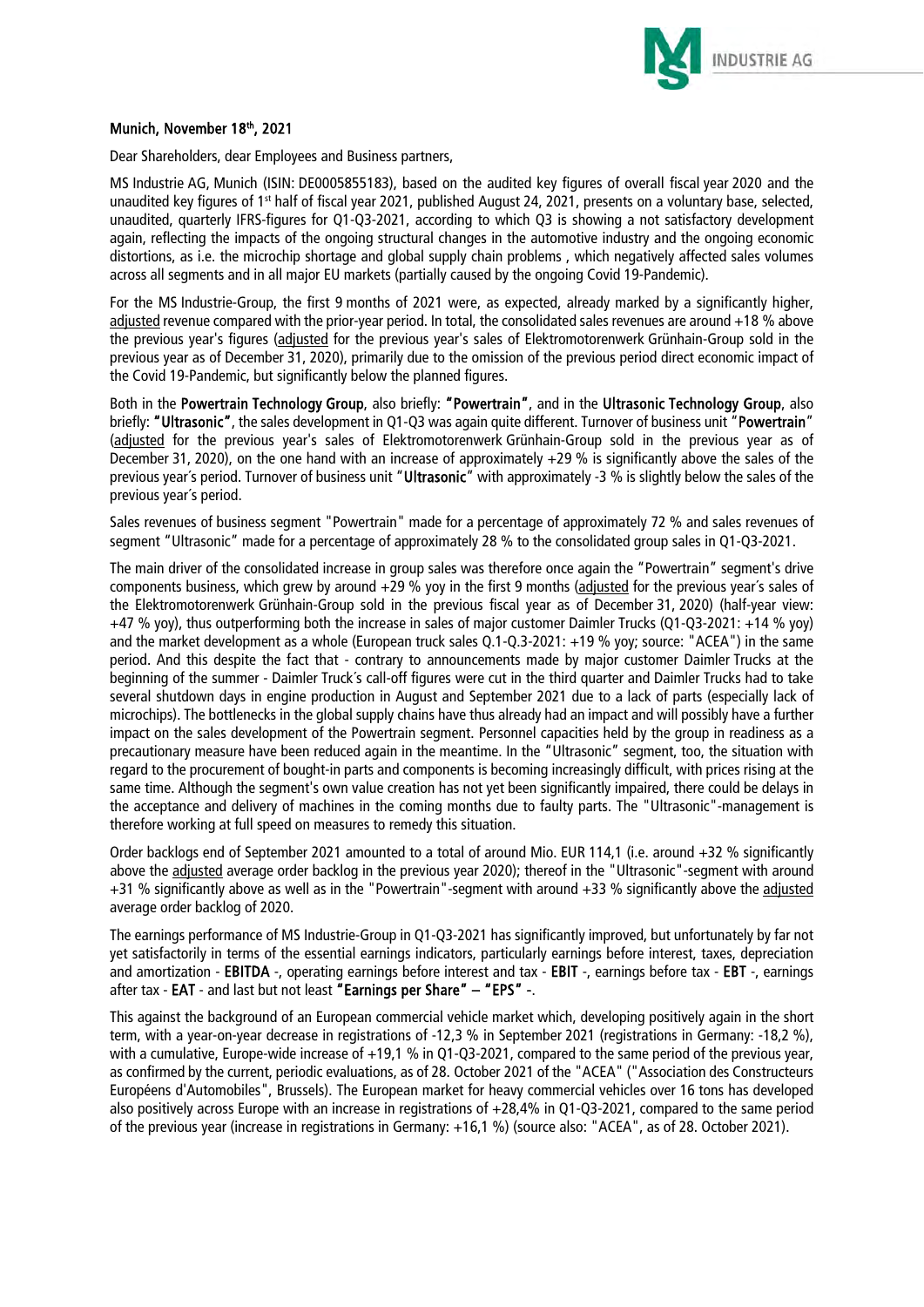

These figures are fundamentally positive, even if the growth rates could not fully offset the strong Covid 19-related declines in the previous year in percentage terms; however, we expect the truck economy in Europe to pick up again in Q4 2021. In any case, the market situation in the "Heavy Trucks"-segment remains good, as can be seen both from the order backlogs from the major manufacturers and from the company's own order backlogs.

#### Key figures and developments are as follows:

Total consolidated revenues of MS Industrie-Group in the reporting period are at Mio. EUR 123,0 (prev. Mio. EUR 118,3), and therefore unadjusted slightly above the level of the previous year's revenues in Q1-Q3 period.

#### MS Industrie AG generated,

for Q1-Q3-2021 in the Group:

Accumulated earnings before interest, taxes, depreciation and amortization - **EBITDA** - in the amount of Mio. EUR 6,5 (prev. Mio. EUR 1,2)

and for **Q3-2021**, only, in the Group:

Earnings before interest, taxes, depreciation and amortization - **EBITDA** - amounting to **Mio. EUR 0.5** (prev. Mio. EUR 4,0).

In the actual reporting period Q1-Q3-2021 and in the previous year´s period there have been no non-recurring items with a significant influence on profit and loss, therefore no adjustments have been made.

#### Key figures for Q3-2021 (July to September 2021) are as follows:

Total consolidated revenues for Q3 amount to Mio. EUR 39,2 (prev. Mio. EUR 45,2), total factory output amounts to Mio. EUR 41,5 (prev. Mio. EUR 44,6).

Earnings before interest, taxes, depreciation and amortization - EBITDA – in Q3 amount to Mio. EUR 0,5 (prev. Mio. EUR 4,0). Operating earnings before interest and tax - EBIT - in Q3 amount to Mio. EUR -2,8 (prev. Mio. EUR 0,6). Earnings before income tax - EBT - amount to Mio. EUR -3,3 (prev. Mio. EUR 0,0) and the result after taxes and minority interests - EAT – amounts to around Mio. EUR -2,3 (prev. Mio. EUR 0,5).

#### Key figures for the 1<sup>st</sup> 3 quarters of 2021 (January to September) are as follows:

Cumulative total revenues in the 1<sup>st</sup> 3 quarters of 2021 amount to Mio. EUR 123,0 (prev. Mio. EUR 118,3), with +4,0 % being slightly above the previous year's first 3 quarters, but significantly below plan.

Total factory output, inclusive changes in inventory, totaling to around Mio. EUR 3,1 (prev. Mio. EUR 0,0), is Mio. EUR 126,1 (prev. Mio. EUR 118,2) and with +6,6 % also slightly above previous year´s period output as well.

In the regional sales market USA / Canada ("North America") the achieved revenues in Q1-Q3-2021 are totaling to around Mio. EUR 18,9 (prev. Mio. EUR 13,4) in absolute terms. Thus, with a slight increase around 15 % (prev. 11 %) of consolidated total revenues of the MS Industrie-Group in Q1-Q3-2021 have been achieved in the North-American market.

Gross profit amounts to Mio. EUR 65,3 (prev. Mio. EUR 62,6) as well slightly above previous year's period. The gross profit margin has increased slightly by 0,2 percentage points from 52,9 % to 53,1 %.

Earnings before interest, taxes, depreciation and amortization - **EBITDA** – in Q1-Q3 amount to Mio. EUR +6,5 (prev. Mio. EUR +1,2), operating profits before interest and tax - EBIT - amount to Mio. EUR -3,8 (prev. Mio. EUR -8,8). Profits before income tax - **EBT** – in the group in Q1-Q3 amount to around **Mio. EUR -5,3** (prev. Mio. EUR -10,4). The results after taxes and minority interests - EAT - in Q1-Q3 amount to around Mio. EUR -3,2 (prev. Mio. EUR -7,2).

The difference between earnings before tax (EBT) and net profit after tax (EAT) in Q1-Q3 is primarily due to deferred tax income amounting to Mio. EUR 2.1 (prev. Mio. EUR 3,1).

Total Consolidated Comprehensive Income for Q1-Q3-2021 amounts to Mio. EUR -0,9 (prev. Mio. EUR -7,6). The difference between earnings after tax (EAT) and the **total comprehensive income after tax** in Q1-Q3 primarily results from foreign currency translation differences (EUR-USD) recognized in other comprehensive income ("OCI") without profit impact in a total amount of Mio. EUR +0,2 (prev. Mio. EUR -0,2) and from the fair value measurement of real estate, used as investment property, beginning September 30, 2021 in the amount of Mio. EUR +2.1 net (prev. Mio. EUR 0,0), after deferred tax in the amount of Mio. EUR -0,8 (prev. Mio. EUR 0,0) as well as changes in the value of financial assets and investments in a total amount of Mio. EUR 0,0 (prev. Mio. EUR -0,2).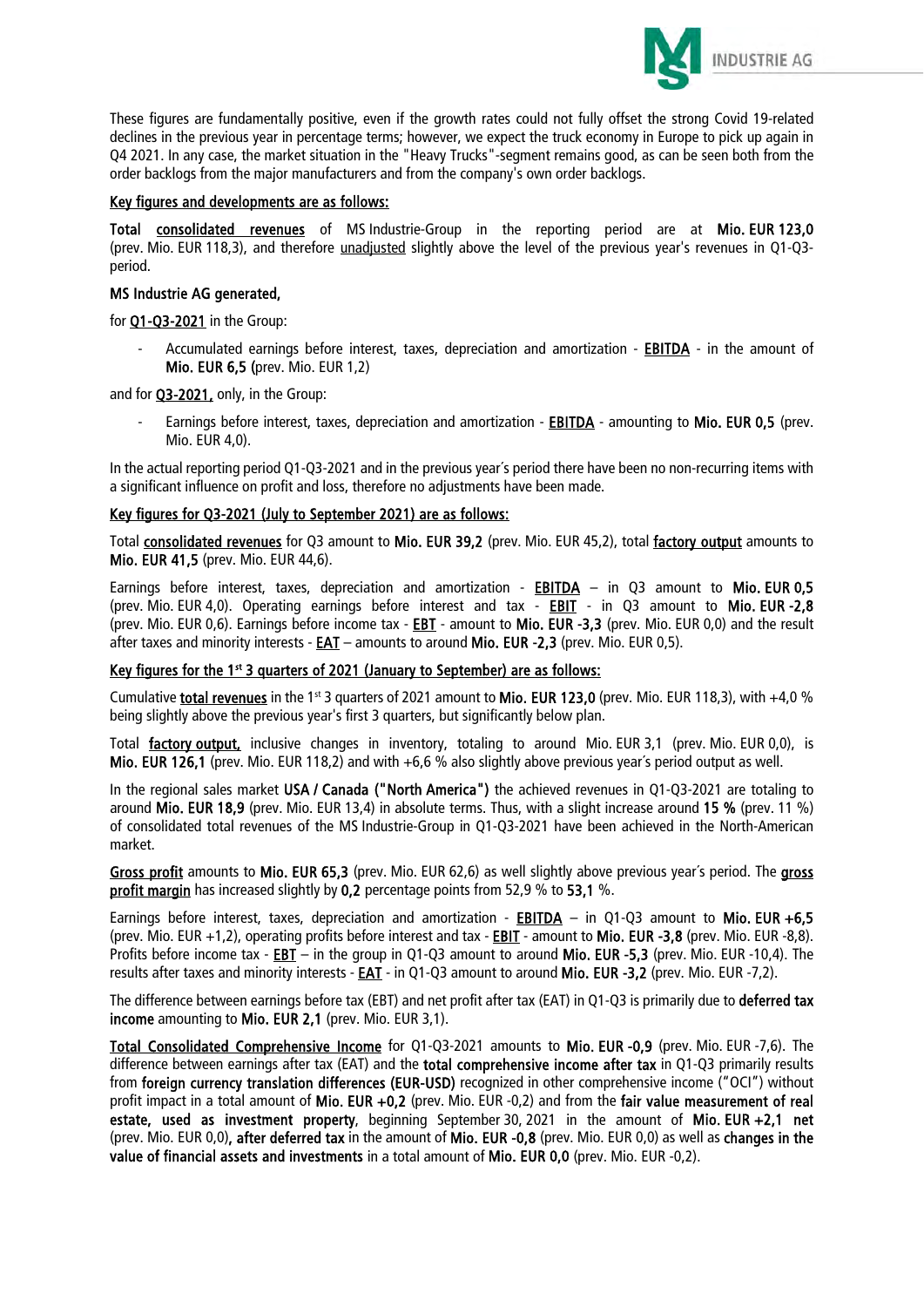

Earnings per share - "EPS" - in Q1-Q3-2021 attributable to the shareholders of the parent company MS Industrie AG in accordance with IAS 33 amount to EUR -0,11, based on the weighted average number of shares issued until September 30, 2021 (29,9 million shares (basic and diluted)); in previous period earnings per share basic and diluted amounted to EUR -0,24 (based on the weighted average number of 29,8 million shares).

As at September 30, 2021, Cash and cash equivalents in the group amount to Mio. EUR 4,6 (December 31, 2020: Mio. EUR 4,5). Liquid funds are negative and as at September 30, 2021 amounting to Mio. EUR -21,1 (December 31, 2020: Mio. EUR -0,2). This means a decrease compared to the ending balance of 2020 by Mio. EUR -20,9. The decrease in liquid funds is mainly due to negative cash flows from operating activities (mainly due to working capitalincrease) and financing activities.

The Group's equity ratio has decreased slightly compared to December 31, 2020 and as at September 30, 2021 amounts to 37.5 % (December 31, 2020: 40,0 %), while the total assets have been slightly increasing by  $+5.4$  %. In absolute figures, group-equity has decreased slightly by Mio. EUR -0,8 to Mio. EUR 67,7 (December 31, 2020: Mio. EUR 68,6), primarily due to the negative total consolidated comprehensive income.

The number of employees in the group with 742 permanent employees as at September 30, 2021 is nearly unchanged, compared to 749 permanent employees as at December 31, 2020.

In Q1-Q3-2021 there have been no changes in the consolidated group structure compared to December 31, 2020.

Under loan agreements totaling Mio. EUR 30 with various banks for the 2021 financial year, the MS Industrie-Group has undertaken to comply with two different balance sheet and income statement ratios (equity ratio and minimum EBITDA ratio) at the respective (quarterly) interim balance sheet dates during the year (so-called "financial covenants"). Of these, the minimum EBITDA ratio could not be met on a cumulative basis in the 1st 3 quarters of 2021 mainly due to the impact of the global supply chain problems on the business performance of major customers of the MS Industrie-Group. On the basis of its 2021 corporate planning, MS Industrie AG had originally assumed that it would be able to comply with all key ratios over the entire term of the loans. Unfortunately, this was only partially the case due to the current development as at September 30, 2021. The banks in principle are entitled to terminate the loans if compliance with the financial covenants is not demonstrated, although the Executive Board assumes that the banks will not exercise this right.

Overall, slightly higher industrial Group sales of around Mio. EUR 170 are expected again for the 2021 financial year compared with the adjusted prior-year figures (adjusted for previous year's sales of Elektromotorenwerk Grünhain-Group sold as of December 31, 2020) - with operating EBITDA rising significantly, while operating EBIT and EBT should also increase significantly. We ultimately expect a slightly negative consolidated operating profit for the year, although significantly above the level of the previous year. According to Group's projections, the gross profit margin (cost of materials as a percentage of sales) should develop slightly positively and the EBIT margin from operating business significantly positively, with significantly improved operating earnings per share. Based on expected slightly negative consolidated comprehensive income, Group equity is expected to decrease in 2021. Cash flow from operating activities is expected to develop significantly worse than in the previous year due to the growth-related increase in working capital. With regard to cash flow from financing activities, we expect slightly positive changes compared to 2020. Based on the expected developments, gearing ratio should increase slightly and the equity ratio decrease slightly.

This voluntary quarterly release contains forward-looking statements based on current estimates of the management regarding future developments. Such statements are subject to uncertainties and risks which cannot be influenced by MS Industrie AG. If such risks or uncertainties materialize, or assumptions on which these forward-looking statements are based should prove incorrect, then actual results may be materially different from the results in these voluntary statements explicitly defined or implicitly contained. It is neither intended by MS Industrie AG, nor does MS Industrie AG assume any obligation to update any forward-looking statements to reflect events or circumstances after the date of this voluntary quarterly release. Neither MS Industrie AG nor a company affiliated with MS Industrie AG nor directors, managing directors, board members, employees or consultants of the Company, nor any other person assumes express or implied representations or warranties as to the completeness of the data contained in this voluntary quarterly release. Neither MS Industrie AG nor one of its affiliated companies nor an aforementioned person shall have any liability whatsoever for any losses arising directly or indirectly from the use of this voluntary quarterly release. Possible errors or incompleteness of the information do not constitute warranties, either with regard to direct or indirect damage or consequential damages. While all reasonable care has been taken to ensure that the facts set out above are correctly, and views expressed herein are fair and reasonable, this voluntary interim report is selective. If information and statistics are quoted from external sources, such information and statistics are not to be interpreted that they were adopted or confirmed correct by the company. This voluntary document constitutes neither an offer to sell nor a solicitation of an offer to buy or subscribe for shares of MS Industrie AG.